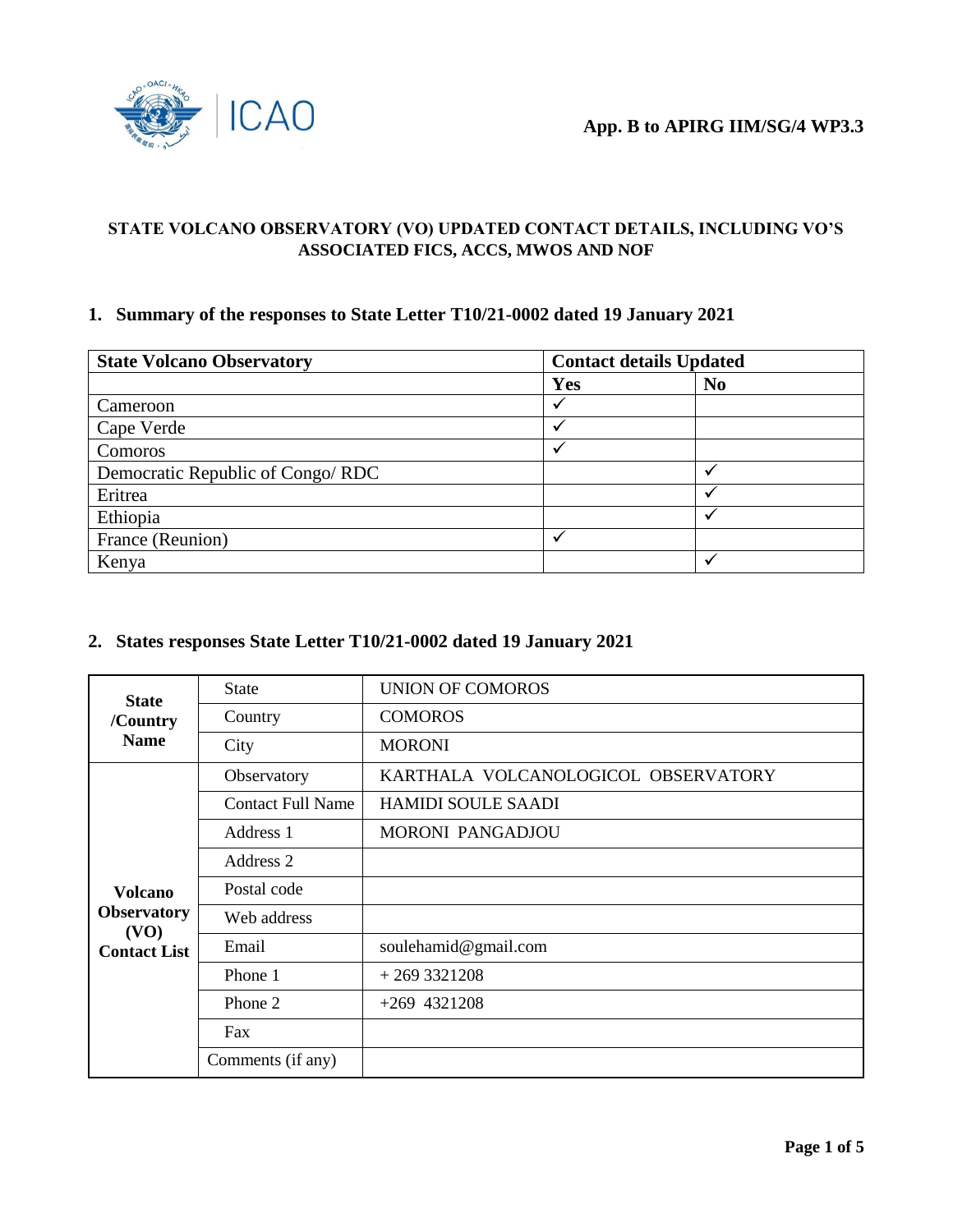

|                    | FIR,<br>ACC,<br>MWO,<br><b>NOF</b><br>details | <b>FIR</b>              | <b>ACC</b>              | <b>MWO</b>                                     | <b>NOF</b> |
|--------------------|-----------------------------------------------|-------------------------|-------------------------|------------------------------------------------|------------|
|                    | Name                                          | <b>FIR Antananarivo</b> | Antananarivo<br>Control | Direction Générale de la<br>Météorologie (DGM) |            |
| VO's<br>associated | <b>AFTN</b>                                   | <b>FMMIYMYX</b>         | <b>FMMMZQZX</b>         | <b>FMMDYMYX</b>                                |            |
| FIR,               | Telephone                                     | $+261$ 20 22 581 13     |                         |                                                |            |
| ACC,<br><b>MWO</b> | Fax                                           | Poste: 3311             | +261 20 22 581 25       | 261 20 26 396 32 / +261 20 26<br>398 04        |            |
| and NOF<br>details | e-mail                                        |                         |                         |                                                |            |
|                    | Web<br>address                                | previmtofmmi@asecna.org |                         | contact@meteomadagascar.mg                     |            |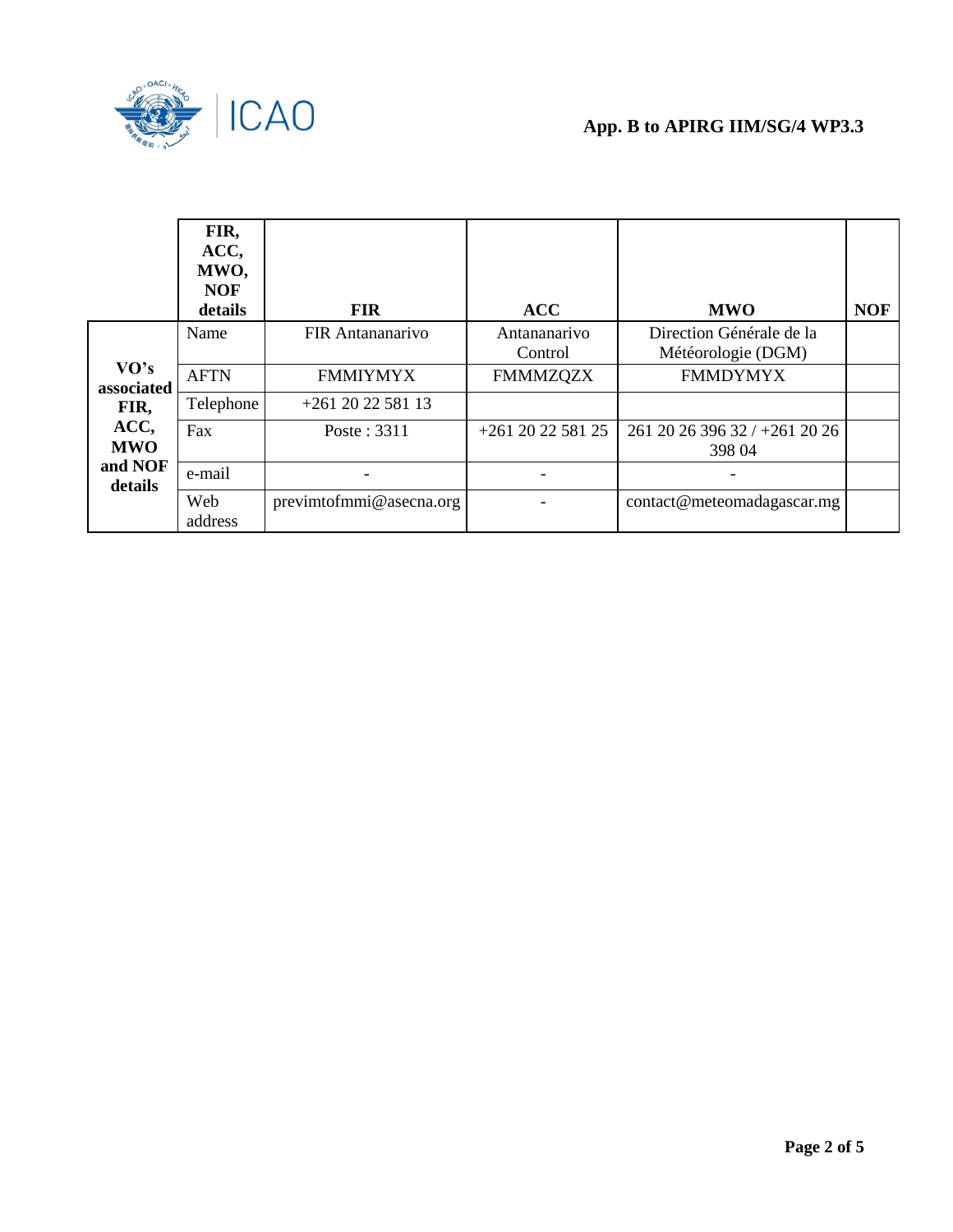

# **App. B to APIRG IIM/SG/4 WP3.3**

| <b>State</b>                  | State                       | Cameroon                                                                                         |  |
|-------------------------------|-----------------------------|--------------------------------------------------------------------------------------------------|--|
| /Country                      | Country                     | Cameroon                                                                                         |  |
| Name                          | City                        | Yaounde                                                                                          |  |
|                               | Observatory                 | <b>Institute of Geological And</b><br><b>Mining Research</b>                                     |  |
|                               | <b>Contact Full</b><br>Name | - Hell Joseph<br>- Ateba Bekoa<br>- Ngwa Caroline<br>- Wokkwenmendam Pauline<br>- Mbossi Eddy F. |  |
| Volcano<br><b>Observatory</b> | Address 1                   | P.O. Box 4110 Yaounde                                                                            |  |
| (VO)                          | Address 2                   | P. O. Box 370 Buea                                                                               |  |
| <b>Contact List</b>           | Postal code                 |                                                                                                  |  |
|                               | Web address                 | www.irgm-cameroon.org                                                                            |  |
|                               | Email                       | irgm@irgm-cameroon.org                                                                           |  |
|                               | Phone 1                     | +237 222 22 24 30                                                                                |  |
|                               | Phone 2                     | +237 233 32 27 71                                                                                |  |
|                               | Fax                         | +237 222 22 24 31                                                                                |  |
|                               | Comments (if any)           |                                                                                                  |  |

Attachment B - State Volcano Observatory (VO) Updated Contact Details, including VO's associated FICs, ACCs, MWOs and NOF

|                                                           | FIR, ACC, MWO, NOF<br>details | <b>FIR</b>                         | ACC                                                                      | <b>MWO</b>                                                        | <b>NOF</b>                                   |
|-----------------------------------------------------------|-------------------------------|------------------------------------|--------------------------------------------------------------------------|-------------------------------------------------------------------|----------------------------------------------|
| VO's associated<br>FIR,<br>ACC, MWO<br>and NOF<br>details | Name                          | <b>BRAZZAVILLE</b>                 | <b>DOUALA ACC</b>                                                        | <b>CMP DE DOUALA</b>                                              | <b>BNI BRAZZAVILLE</b>                       |
|                                                           | <b>AFTN</b>                   | <b>FCBBYDYX</b><br><b>FCCCZQZX</b> | <b>FKKDYDYX</b><br><b>FKKDZRZX</b><br><b>FKKDFDPA</b><br><b>FKKDZTZX</b> | <b>FKKDYMYX</b>                                                   | <b>FCCCYNYX</b>                              |
|                                                           | Telephone                     | $(242)$ 05.547.81.82               | $(237)$ 233.42.32.10<br>$(237)$ 233.43.01.00                             | $(237)$ 233.421.120<br>$(237)$ 233.421.607<br>$(237)$ 233.425.350 | $(242)$ 05.377.95.54<br>$(242)$ 05.377.95.64 |
|                                                           | Fax                           |                                    |                                                                          | $(237)$ 233.421.635                                               | $(242)$ 05.377.95.44                         |
|                                                           | e-mail                        | -                                  | <b>ASECNA-AIM-</b><br>$Douala@$ asecna.org                               |                                                                   | bnibrazza@asecna.org<br>bnibrazza@yahoo.fr   |
|                                                           | Web address                   | $\overline{\phantom{m}}$           | $\qquad \qquad \blacksquare$                                             | $\frac{1}{2}$                                                     |                                              |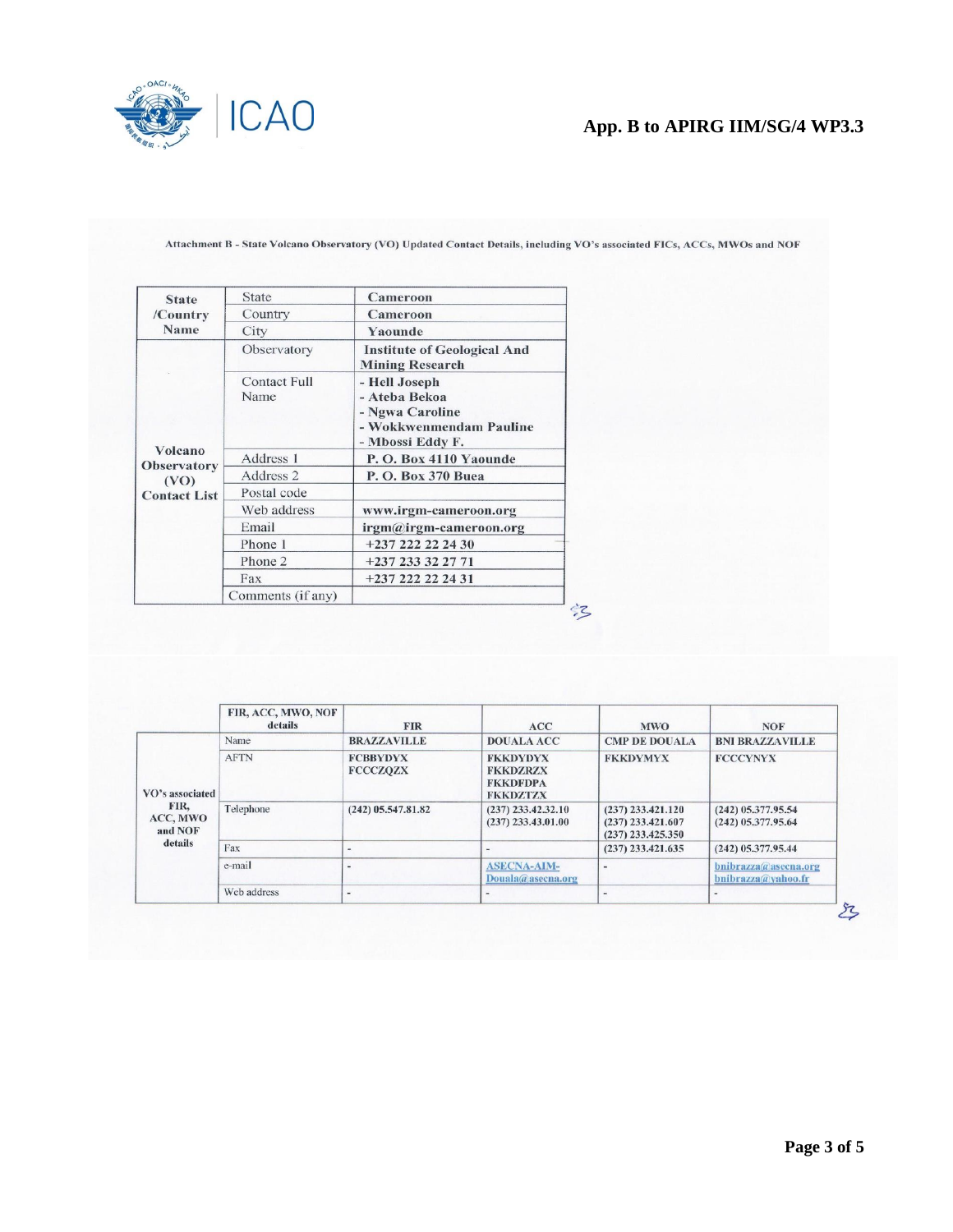

# **App. B to APIRG IIM/SG/4 WP3.3**

| <b>State/Country Name</b>                             |                                         | <b>State</b>             |                  | Cabo Verde                                      |                 |  |
|-------------------------------------------------------|-----------------------------------------|--------------------------|------------------|-------------------------------------------------|-----------------|--|
|                                                       |                                         | Country                  |                  | Cabo Verde                                      |                 |  |
|                                                       |                                         | City                     |                  | Mindelo                                         |                 |  |
|                                                       |                                         | Observatory              |                  | Direção de Geofísica - INMG                     |                 |  |
|                                                       |                                         | <b>Contact Full Name</b> |                  | Bruno Faria                                     |                 |  |
| <b>Volcano Observatory</b><br>(VO) Contact List       |                                         | <b>Address 1</b>         |                  | Monte, P.O. Box 15, Mindelo, Cabo<br>Verde      |                 |  |
|                                                       |                                         | <b>Address 2</b>         |                  | NIL                                             |                 |  |
|                                                       |                                         | <b>Postal Code</b>       |                  | 2110                                            |                 |  |
|                                                       |                                         | <b>Web Address</b>       |                  | www.inmg.gov.cv                                 |                 |  |
|                                                       |                                         | Email                    |                  | brunofaria@sapo.cv                              |                 |  |
|                                                       |                                         | Phone 1                  |                  | $(+238)$ 2326622                                |                 |  |
|                                                       |                                         | <b>Phone 2</b>           |                  | $(+238) 5972392$                                |                 |  |
|                                                       |                                         | Fax                      |                  | $(+238)$ 2324021                                |                 |  |
|                                                       |                                         | Comments (if any)        |                  | NIL.                                            |                 |  |
|                                                       | FIR, ACC,<br>MW0, NOF<br><b>Details</b> | FIR                      | ACC              | <b>MWO</b>                                      | NOF             |  |
| VO's<br>Associate<br>d FIR,<br>ACC,<br>MWO<br>and NOF | Name                                    | Sal FIR                  | Sal Control      | GVAC - Amílcar Cabral<br><b>INTL/Sal Island</b> | <b>NOF</b>      |  |
|                                                       | <b>AFTN</b>                             | <b>GVSCZQZX</b>          | <b>GVACZPZX</b>  | <b>GVACYMYX</b>                                 | <b>GVACYNYX</b> |  |
|                                                       | Telephone                               | +2382411730              | +238411730       | (00238)<br>2411371/9943201                      | +2382412090     |  |
|                                                       | Fax                                     | +2382411219              | +2382411219      | NIL.                                            | +2382413264     |  |
|                                                       | Email                                   | atcontrol@asa.cv         | atcontrol@asa.cv | eufemiabrito@gmail.com                          | Sgia.nof@asa.cv |  |
| <b>Details</b>                                        | <b>Web Address</b>                      |                          |                  | www.inmg.gov.cv                                 |                 |  |